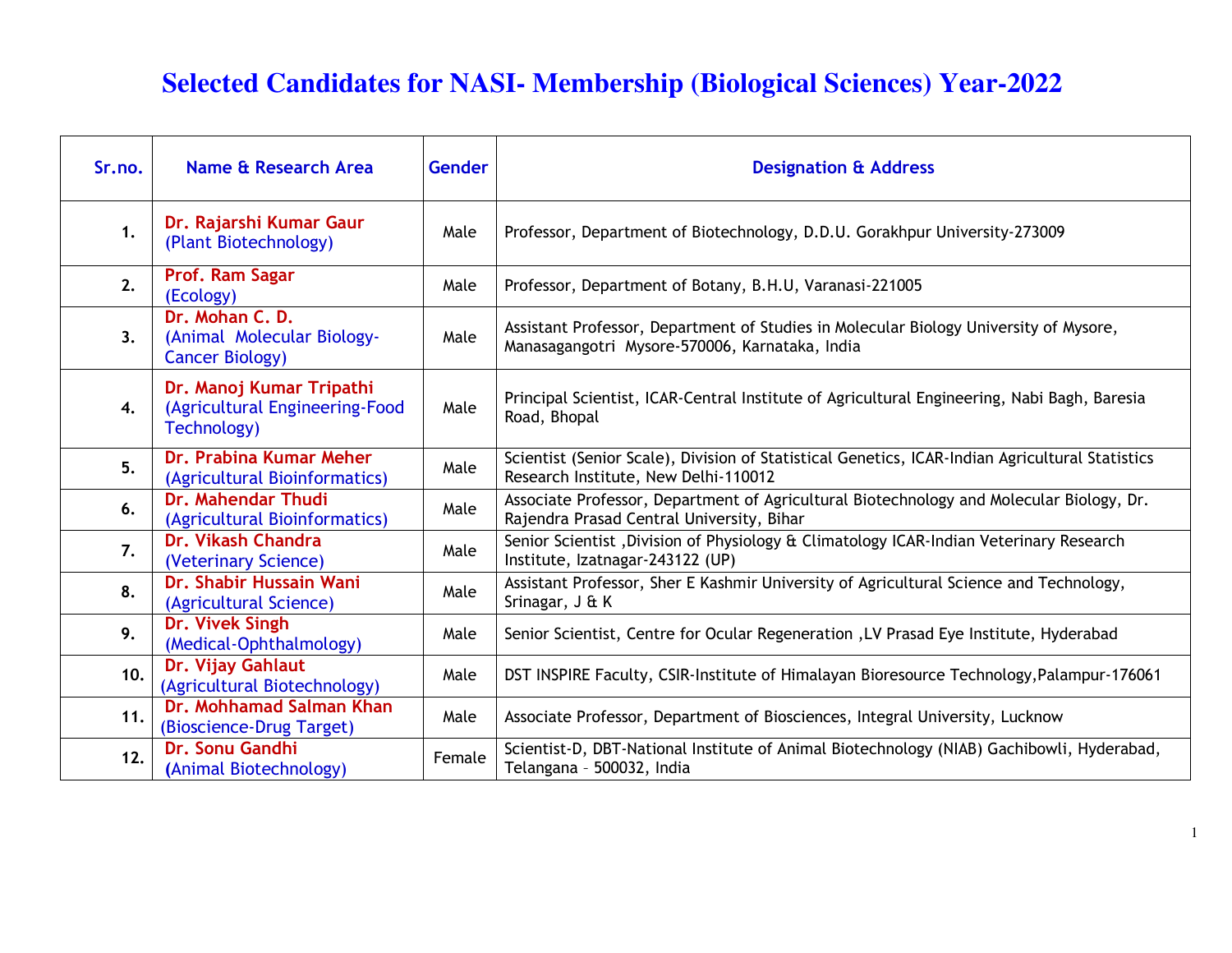| 13. | Dr. Lalit Mohan Pandey<br>(Biosciences & Bioengineering)  | Male   | Associate Professor, Department of Biosciences and Bioengineering, Indian Institute of<br>Technology Guwahati, Guwahati, Assam-781039.                                           |
|-----|-----------------------------------------------------------|--------|----------------------------------------------------------------------------------------------------------------------------------------------------------------------------------|
| 14. | Dr. Daizy Rani Batish<br>(Environmental Ecology)          | Female | Professor and Chairperson, Department of Botany, Panjab University, Chandigarh, 160014                                                                                           |
| 15. | Dr. Manju Rahi<br>(Medical Epidemiology-Public<br>Health) | Female | Scientist F (Deputy Director General-Senior Grade) Indian Council of Medical Research,<br>Department of Health Research, MoHFW, New Delhi                                        |
| 16. | Dr. Amit Kumar Rai<br>(Food Technology)                   | Male   | Scientist Institute of Bioresources and Sustainable Development, Mizoram, Node, Aizwal,<br>Mijoram                                                                               |
| 17. | Dr. Avinash Sharma<br>(Environmental Microbiology)        | Male   | Scientist D, National Centre for Cell Science, Pune                                                                                                                              |
| 18. | Dr. Animesh Ghosh<br>(Pharmaceutics/Drug Delivery)        | Male   | Associate Professor, Department of Pharmaceutical Sciences and Technology Birla Institute of<br>Technology, Mesra Ranchi 835215, Jharkhand, India                                |
| 19. | Dr. Marshal<br>(Biomaterials)                             | Male   | Associate Professor, IIT, BHU, Varanasi-221005, India                                                                                                                            |
| 20. | Dr. Sanjeev Kumar Mahto<br>(Biomaterials)                 | Male   | Associate Professor, Tissue Engg. & Biomicrofluidics Laboratory, School of Bio-Medical<br>Engineering, Indian Institute of Technology, Banaras Hindu University, Varanasi-221005 |
| 21. | Dr. Gaurav Kumar Mishra<br>(Ecology)                      | Male   | Scientist & Assistant Professor (AcSIR), CSIR, NBRI, Lucknow                                                                                                                     |
| 22. | <b>Dr. Shailesh Kumar</b><br>(Bioinformatics)             | Male   | Staff Scientist III, National Institute of Plant Genome Research (NIPGR), New Delhi                                                                                              |
| 23. | Dr. M. Raveendran<br>(Plant Biotechnology)                | Male   | Professor (Biotechnology), Dept. of Plant Biotechnology, Tamil Nadu Agricultural University,<br>Coimbatore, India                                                                |
| 24. | Dr. Deepa Kapoor<br>(Medical- Gynaecology)                | Female | Senior Consultant (Obstetrics & Gynaecology), General Hospital, SGPGIMS, Raebareili Road,<br>Lucknow-226014 (U.P)                                                                |
| 25. | Dr. Mohd. Altaf Bhat<br>(Agricultural Biotechnology)      | Male   | Assistant Professor, Centre for Interdisciplinary Research and Innovations, University of<br>Kashmir, Hazratbal, Srinagar, J & K- 190006                                         |
| 26. | <b>Prof. Shamsul Hayat</b><br>(Botany)                    | Male   | Professor, Department of Botany, Aligarh Muslim University, Aligarh-202002.                                                                                                      |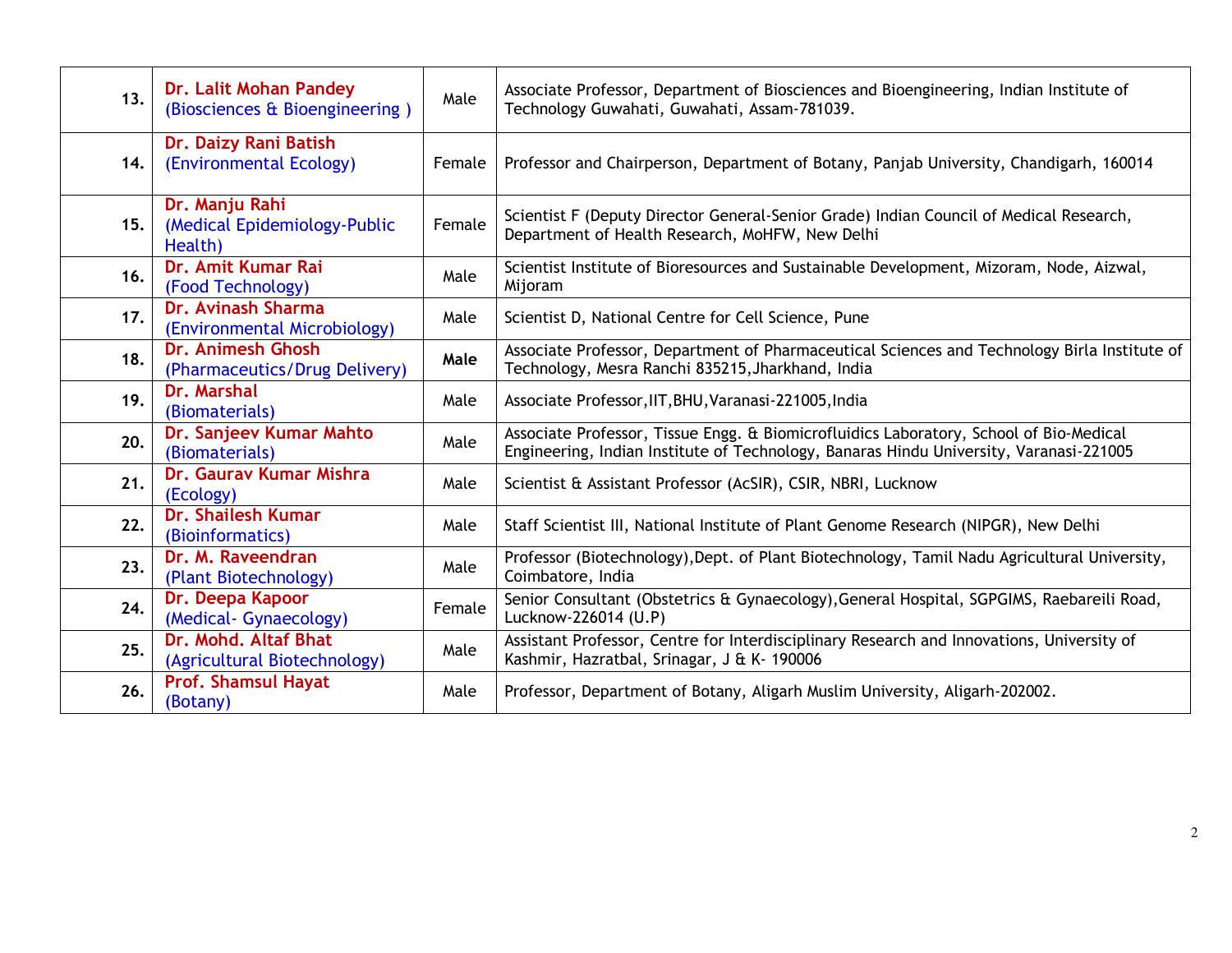## **Selected Candidates for NASI- Membership (Physical Sciences) Year-2022**

| Sr. No. | <b>Name &amp; Research Area</b>              | Gender | <b>Designation &amp; Address</b>                                                                                                                                                                                    |
|---------|----------------------------------------------|--------|---------------------------------------------------------------------------------------------------------------------------------------------------------------------------------------------------------------------|
| 1.      | Prof. Mohammad Ali Haider<br>(Engineering)   | Male   | Associate Professor; Department of Chemical Engineering, IIT Delhi, Hauz Khas-110016                                                                                                                                |
| 2.      | Dr. Mohan Sakar<br>(Engineering)             | Male   | Assistant Professor, Centre for Nano and Material Sciences Jain (Deemed to be)<br>University Jain Global Campus, Kanakapura road Bangalore 562112, Karnataka                                                        |
| 3.      | Dr. Ashish Bhatnagar<br>(Engineering)        | Male   | Assistant Professor (Grade I), Department of Physics and Materials Science and<br>Engineering, Jaypee Institute of Information Technology, A-10, Sector-62, Noida -<br>201309, Uttar Pradesh, India                 |
| 4.      | <b>Prof. Abhishek Dixit</b><br>(Engineering) | Male   | Philips (NXP), Chair Professor, EE Department, IIT, Delhi                                                                                                                                                           |
| 5.      | Dr. Tamalika Chaira<br>(Engineering)         | Female | Advisory Board member, Aravali Pharma and Life sciences, Dwarka, New Delhi                                                                                                                                          |
| 6.      | Dr. Sushil Kumar<br>(Engineering)            | Male   | Associate Professor and Head, Department of Chemical Engineering Motilal Nehru<br>National Institute of Technology Allahabad Prayagraj, U.P.                                                                        |
| 7.      | Dr. ChirasreeRoychaudhuri<br>(Engineering)   | Female | Associate Professor, Dept. of Electronics and Communication Engineering Sensor<br>Laboratory, IIEST, Shibpur                                                                                                        |
| 8.      | Dr. Santosh Kumar Gupta<br>(Chemistry)       | Male   | Scientist E, Radiochemistry Division, Bhabha Atomic Research Centre; Trombay,<br>Mumbai, Maharashtra-400085, India                                                                                                  |
| 9.      | Dr. SandipBibishanBharate<br>(Chemistry)     | Male   | Principal Scientist and Head of the Dept., Associate Professor (Chemical Sciences,<br>AcSIR) , Natural Products & Medicinal Chemistry Division, CSIR-Indian Institute of<br>Integrative Medicine, Canal Road, Jammu |
| 10.     | Dr. Parewa Vijay<br>(Chemistry)              | Male   | Assistant Professor, Department of Chemistry, University of Rajasthan, Jaipur                                                                                                                                       |
| 11.     | Dr. Pika Jha<br>(Chemistry)                  | Female | Scientist 'F', Solid State Physics Laboratory, DRDO, New Delhi                                                                                                                                                      |
| 12.     | Dr. Sandeep Nigam<br>(Chemistry)             | Male   | Scientific Officer (G), Chemistry Division, BARC, Mumbai                                                                                                                                                            |
| 13.     | Dr. Madhab C. Das<br>(Chemistry)             | Male   | Associate Professor, Department of Chemistry, IIT Kharagpur                                                                                                                                                         |